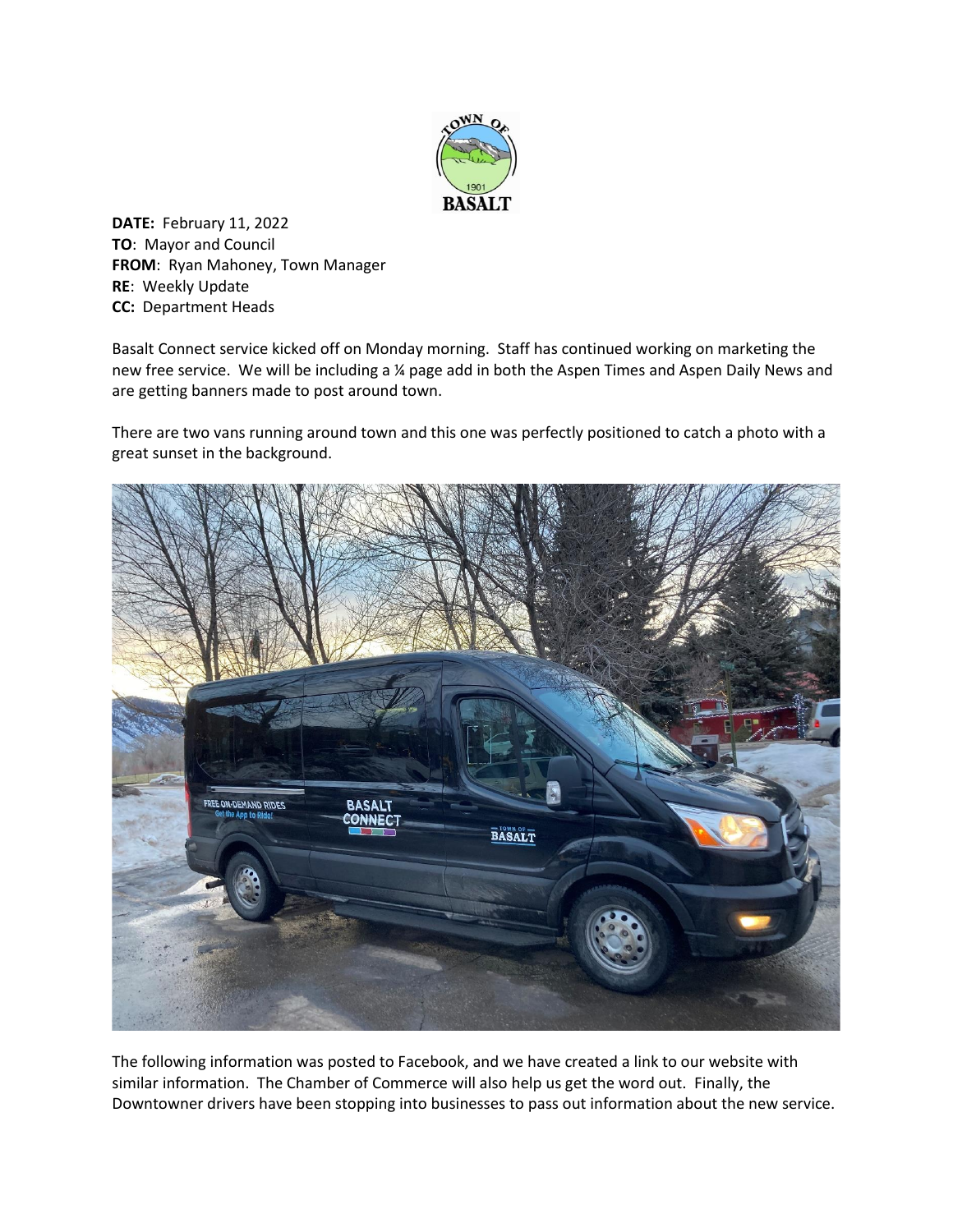

## **Police**

Our unused household medication takeback box has been receiving a lot of deposits. In the last five months, we have collected 36.12 pounds of unused medications. Since we started the program in May, 2018, we have collected and safely disposed of 315.26 pounds of unused medications. Thank you to all the community members who have used our takeback box. Anyone can bring unused medications to our office for safe disposal. During business hours you can walk right in. After business hours please call the telephone number on our door and an officer will meet you.

We have developed and implemented our unmanned aerial system (drone) policy, registered it with the Federal Aviation Authority and Lieutenant Aaron Munch and Corporal Nino Santiago are receiving training regarding proper use of this piece of equipment. They will attend the Colorado State University Drone Flight School in mid-March to become certified FAA operators. In the near future we look forward to assisting other town departments with aerial infrastructure assessments along with documenting progress on projects around Town.

Over the past month we have been working with Pitkin County to revise our joint intergovernmental agreement for our detox center. The Pitkin County Board of County Commissioners approved the revised IGA on Wednesday. We will bring the revised IGA before Town Council in March.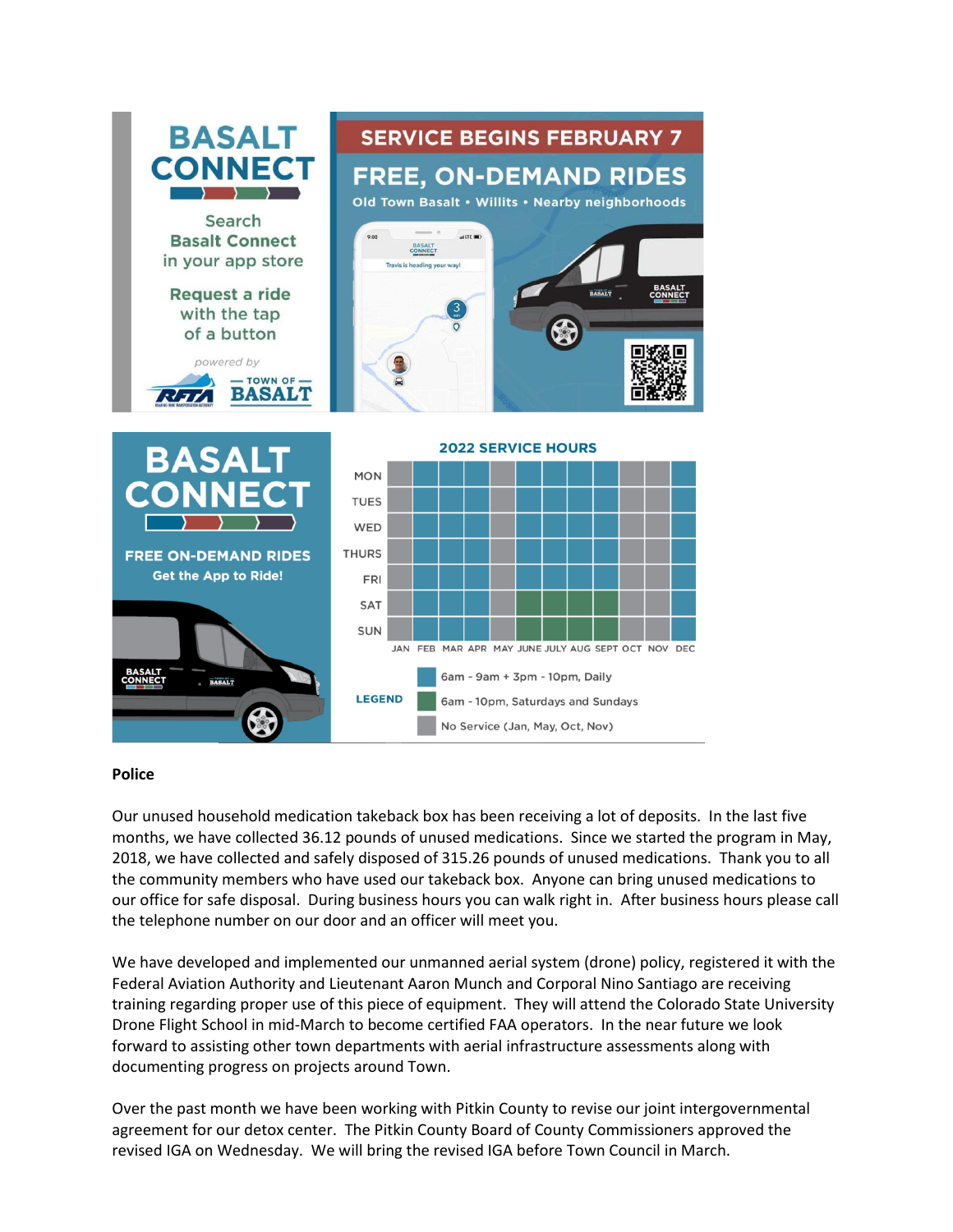Chief Greg Knott was nominated by the Federal Bureau of Investigations, Colorado Special Agent in Charge, to attend the 2022 National Command Course. This is only the second time the FBI has offered this course to local law enforcement officials from across the United States. Chief Knott was notified this week he was accepted to attend. The National Command Course will be held on May 2<sup>nd</sup>-6<sup>th</sup> in Fredericksburg Virginia. All travel, accommodations and course costs are paid by the Federal Bureau of Investigations.

## **Public Works**

Public Works has put together the scope of work needed to maintain the Town streets. Every year we assess the maintenance work that needs to be completed and apply the amount of money we have in our streets budget to put it to the best use. We are now ready to go out for bid so the contractors can conduct the maintenance work. The request for bids will be advertised in the newspaper, internet and on the Town's website. The work is weather dependent so the earlier we can secure a contractor the better.

Public Works continues to clean up ice around town. We are making head way, but the shady areas are a challenge. We are using a piece of equipment we have had for a few years called the Artic Shark. This is a round drum with spikes on it that rotates, and when we apply down pressure, it breaks up the ice. Like any other equipment, the conditions must be right to use the Artic Shark. The areas we have been working on this week are South Side, Swinging Bridge and Sopris Circle.

Public Works put new cutting edges on some plows and serviced and repaired several pieces of equipment this week. We were also able to have a repair person go into one of the Town's affordable housing units to repair a washer and dryer unit. We are having issues getting new appliances, so it was nice to get this fixed. Public Works will be working with administrative staff to remodel the kitchen at Town Hall soon.

## **Planning**

**Basalt Center Circle Application –** The Applicant is working on the Final Plan application.

**Lot J, Basalt Commercial Park –** The necessary LOMR-F was approved by FEMA. The Council approved the final plan approval ordinance.

**Basalt River Park Improvements** – Walters Inc. has continued work on Phase I of Basalt River Park. They have completed final grading, constructing the wall elements, and finalizing the winterization of the site. The Town received four bids for Landscape Plant Materials for Basalt River Park Phase II and will be finalizing a contract with the selected plant supplier soon. Additionally, the POST Committee conducted an initial review of the Phase II improvement bids received with Connect One Design for items such as the band shell, misting features, and the slide. POST will reconvene on February 16<sup>th</sup> to further discuss some of the details on the Phase II improvements.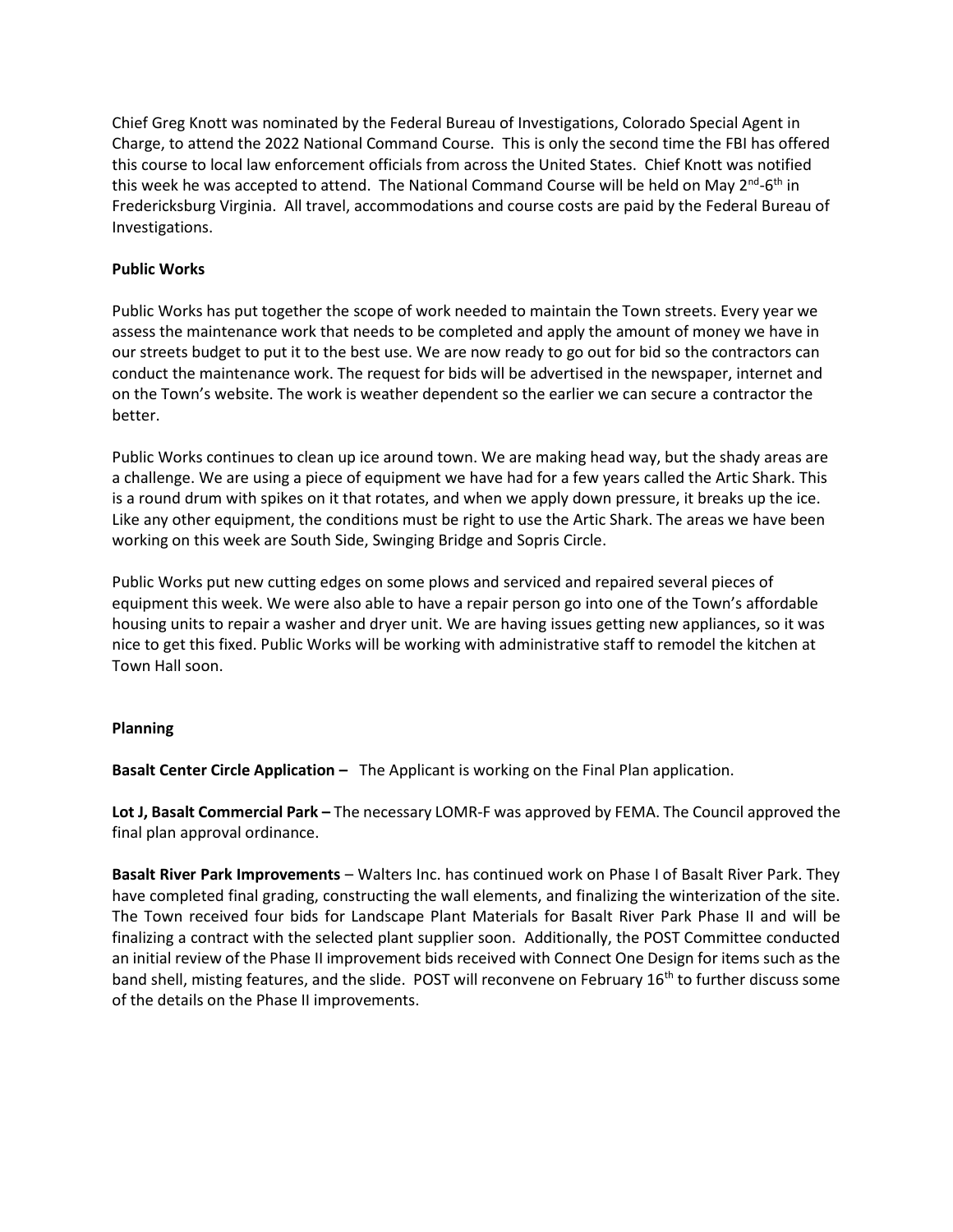

**Two Rivers Road Improvements** – Work is substantially complete on this project, streetlight fixtures were installed and Walters is working with Holy Cross to install the transformer and activate the lights. The final landscaping work will not be completed until spring of 2022.

**Town of Basalt Photovoltaic and Energy Storage Project** – Eight good proposals were received. Staff worked with Holy Cross Energy, the school district, CORE and a member of the Green Team. The four top 4 proposers were interviewed, and the interviewing group ultimately selected the McKinstry team to perform the services. The Resolution approving the contract was approved by the Council. A project kickoff meeting between the McKinstry team and Town Staff is scheduled for February 15<sup>th</sup>.

**Other Basalt Forward 2030 Support** – Town Planning Staff also provided support to the Manager for the Basalt Forward 2030 projects. The Team has had several meetings since the last Manager's report to further the implementation of the Midland Avenue Streetscape Project and affordable housing. **Mid-Valley Center Lot 4** – Phase 1A of the Project has been completed except for the landscaping. The Town received two bids for Phase 1B of the Public Works Facility development plan which includes the building of a new pre-engineered steel building and perimeter fence. The Resolution approving the contract with Gould Construction was approved by Council.

**Basalt River Park Development LLC** - Staff is working on issuing a full building permit on the Gallery Building which includes commercial, apartments, and the affordable housing units. A full building permit is expected to be issued early next week.

**Development Review/Applications** – Staff also spent time on responding to administrative reviews, complaints and working on land use applications and building permits.

**BACH** – BACH reviewed and discussed a Letter of Intent for the Greater Roaring Fork Valley Housing Coalition (the coalition that created the 2019 regional housing study) and voted to recommend approval of the document to Council.

**Basalt Sunday Market** – Planning is underway for the 2022 Basalt Sunday Market. Staff is taking a fresh look at fees, structure, and how vendors will apply to the market with the intent of providing an easier system for all involved. This year's market will run from June 19<sup>th</sup> through September 25<sup>th</sup> for 15 total markets.

**Green Team** – The Green Codes Committee met this week with August Hasz of Resource Engineering Group to review the REMP calculator that his team has created, and which is used by other area governments such as Pitkin County and Aspen. The Committee is discussing how to customize this for